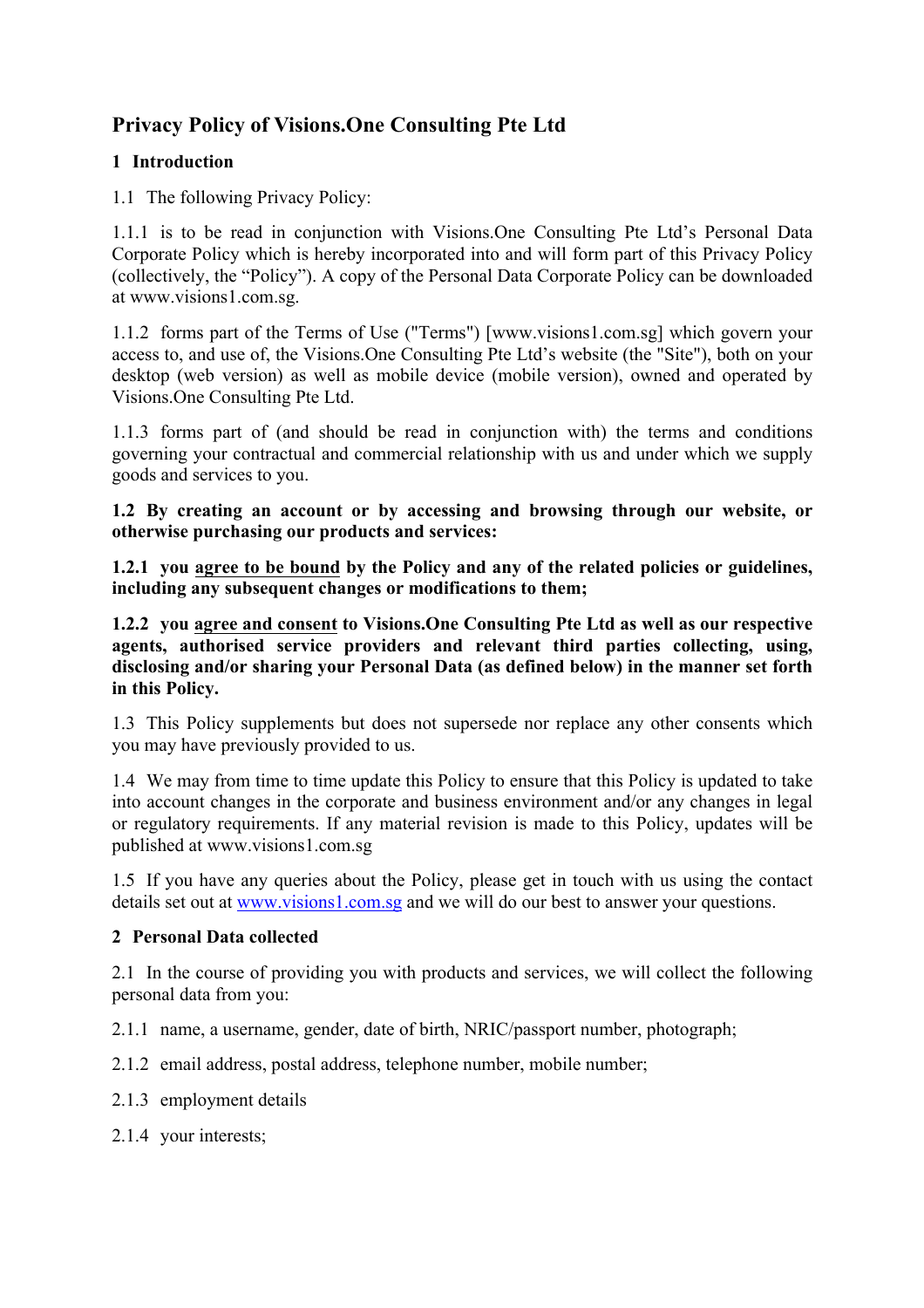2.1.5 credit card number and expiry date;

2.1.6 credit and transaction history;

(collectively, "Personal Data")

2.2 Although it is not compulsory to give us the above information, if you do not then we may not be able to provide you with the full range of services that Visions.One Consulting Pte Ltd has to offer.

2.3 In particular, certain Personal Data are essential to our ability to provide you with our products and services as well as provide customer support for these products and services. Such essential Personal Data includes the following ("Essential Personal Data"):

2.3.1 name, a username, gender, date of birth, NRIC/passport number, photograph;

2.3.2 email address, postal address, telephone number, mobile number;

2.3.3 employment details

2.3.4 your interests;

2.3.5 credit card number and expiry date;

2.3.6 credit and transaction history;

2.4 If you do not permit us to collect, use and disclose the Essential Personal Data, we will not be able to provide you with all our products and services (including customer support services).

2.5 This Policy outlines how your Personal Data will be managed in accordance with the Personal Data Protection Act 2012 ("PDPA"). Please read this Policy carefully so that you know and understand the purposes for which we may collect, use and/or disclose your Personal Data.

#### **3 Use of Personal Data**

3.1 We will use and you consent to our usage of the Personal Data in order to:

3.1.1 administer your accounts with us;

3.1.2 process orders or applications submitted by you;

3.1.3 send you information about our products and services;

3.1.4 send you information about products which are related to and/or complementary to our products and services;

3.1.5 providing benefits to you, including without limitation promotions, loyalty and reward programmes and sending you details of products, services, special offers and rewards, or materials which may be of interest to you;

3.1.6 verify your identity;

3.1.7 carry out marketing analysis and make general improvements to our website;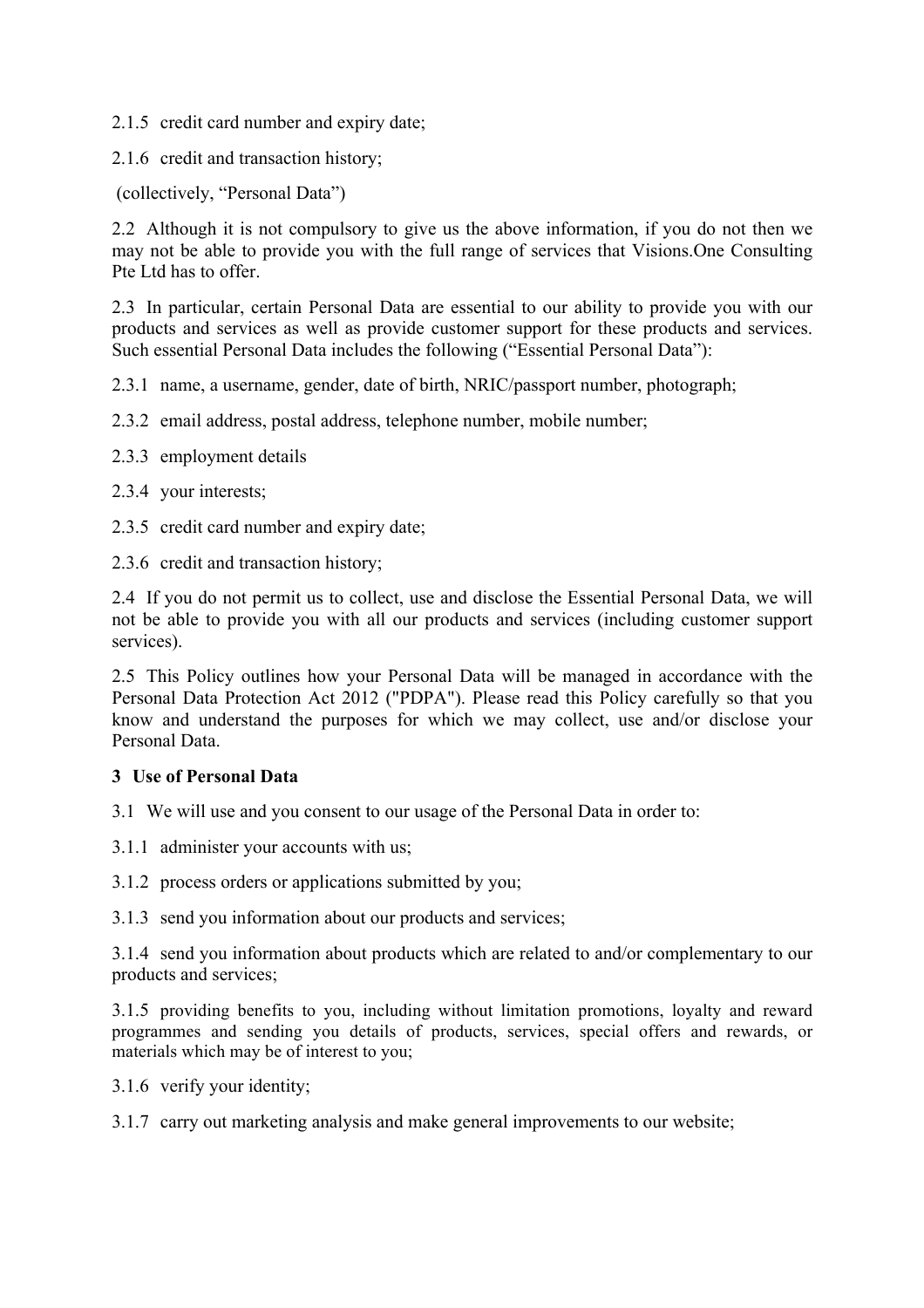3.1.8 processing and administering benefits or entitlements in connection with our services which you have applied for, including the administration of loyalty and rewards programmes;

3.1.9 conducting market research for statistical profiling and other purposes to understand and determine customer preferences and demographics;

3.1.10 compliance with any applicable local or foreign statute, rule, law, regulation, judgment, decree, directive, code of practice, guideline and/or administrative requirement;

3.1.11 obtain your views or comments on the services we provide; and

3.1.12 contact the winners of our competitions and to help us plan other promotional activity].

3.2 You agree and warrant that all Personal Data submitted to us is complete, accurate, true and correct. Failure on your part to do so may result in our inability to provide you with products and services you have requested.

#### 3.3 **You consent to receiving information about our products, promotions and offers through voice calls, SMS, fax or other means**.

3.4 If you are submitting Personal Data on behalf of another individual or concerns another individual other than yourself, you represent and warrant to us that all the necessary consents (procured in accordance with all applicable data protection legislation, including without limitation the PDPA, for such purposes stated in the relevant sections of this Policy) have been obtained from the relevant individuals and that you have proof of these consents.

## **4 Use and Disclosure of Personal Data**

4.1 We may transfer your Personal Data to a third party as part of a sale of some or all of our business and assets to any third party or as part of any business restructuring or reorganisation, but we will take steps with the aim of ensuring that your privacy rights continue to be protected.

4.2 In addition we may pass your information onto one of our carefully selected business partners or to other carefully selected third parties to enable them to send you information which may be of interest to you but only if you have given us permission to do so. You can tell us to stop this at any time by sending an email to support $(a$ visions1.com.sg.

4.3 Other than as set out above, we will not disclose any of your Personal Data without your permission unless we are required by law to do so (for example, if required to do so by a court order or for the purposes of prevention of fraud or other crime).

## **5 Information automatically collected from your computer**

5.1 *Log files/IP addresses:* When you visit the Site our web server automatically records your IP address. [We use IP addresses to help us administer the Site and to collect demographic information for aggregation purposes.]

5.2 We may also gather other non-Personal Data (from which we cannot identify you) such as the type of your internet browser which we use to provide you with a more effective service.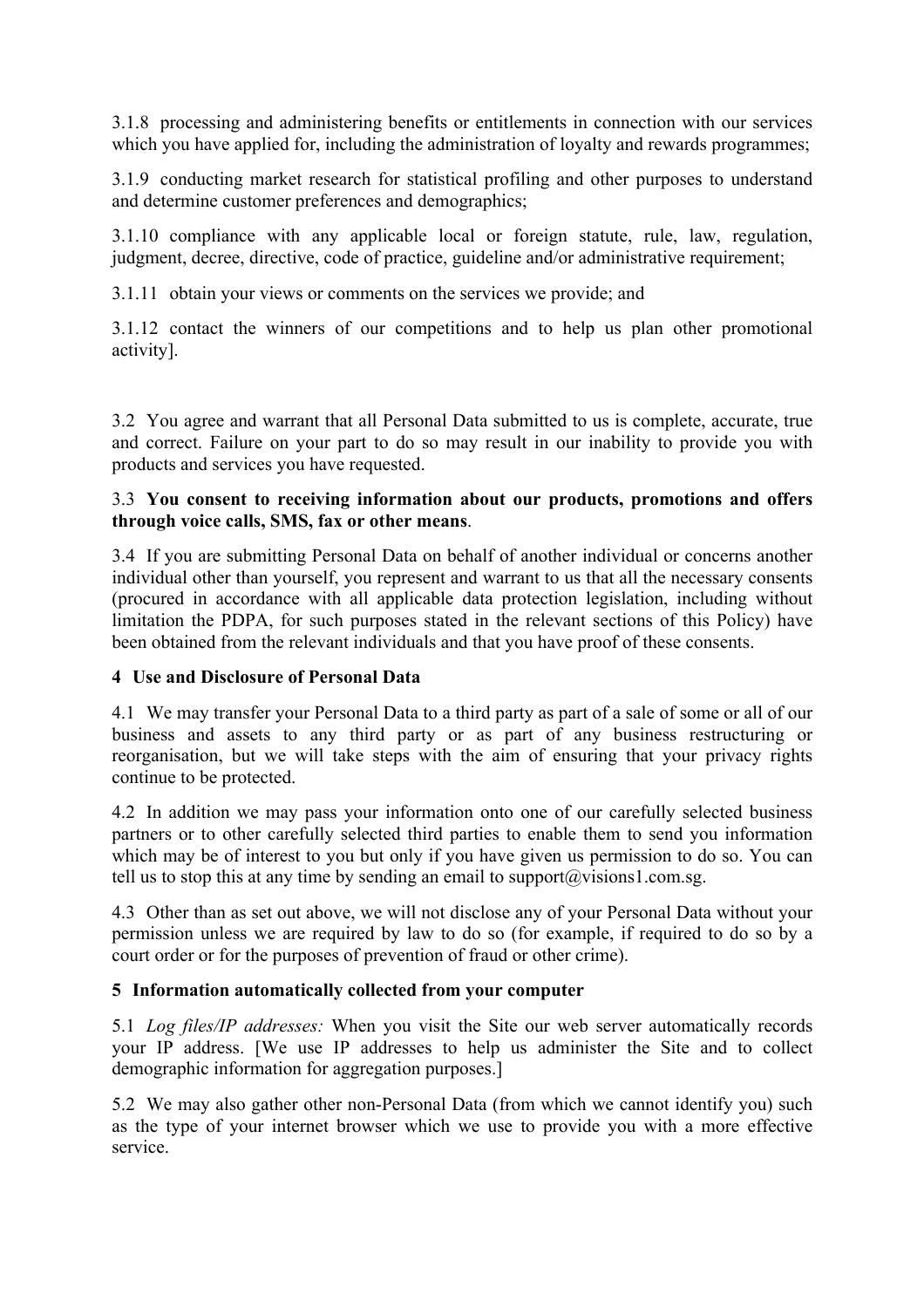## **6 Cookies**

6.1 When you visit the Site we may store some information (commonly known as a "cookie") on your computer. Cookies are pieces of information that a website transfers to your hard drive to store and sometimes track information about you. Cookies are specific to the server that created them and cannot be accessed by other servers, which means that they cannot be used to track your movements around the web. Passwords and credit card numbers are not stored in cookies. A cookie helps you get the best out of the Site and helps us to provide you with a more customised service. We use cookies [so that you will not have to reenter your details each time you visit the Site] [and] [to track how our Site is used and to improve and update our content].

6.2 You can block or erase cookies from your computer if you want to (your browser's help screen or manual should tell you how to do this)[, but certain parts of the Site are reliant on the use of cookies to operate correctly and may not work correctly if you set your browser not to accept cookies].

## **7 Information about other products and services**

7.1 From time to time we may send you information about our events, seminars, workshops and services that we think may be of interest to you.

7.2 You can tell us to stop this at any time by sending an email to support@visions1.com.sg.

7.3 Also, as mentioned above, we may pass your information onto one of our business partners or to other selected third parties to enable them to send you information which may be of interest to you but only if you have given us permission to do so. You can tell us to stop this at any time by sending an email to support $(a$  visions 1.com.sg.

## **8 Use of forums or chat rooms**

The Site may from time to time include chat rooms, forums, message boards, and/ or news groups on which you can post information. Any information that you post in these areas becomes public information and you should always be careful when deciding to disclose your personal details as part of that information.

## **9 Security**

We have implemented technology and policies to safeguard your privacy from unauthorised access and improper use. We use secure server software (SSL) to encrypt any financial information you need to input before it is sent to us.

## **10 Linking to third-party websites**

10.1 We cannot be responsible for the privacy policies and practices of other sites even if you access them using links from our Site and recommend that you check the policy of each site you visit and contact its owner or operator if you have any concerns or questions.

10.2 In addition, if you linked to this Site from a third-party site, we cannot be responsible for the privacy policies and practices of the owners or operators of that third-party site and recommend that you check the policy of that third party site and contact its owner or operator if you have any concerns or questions.